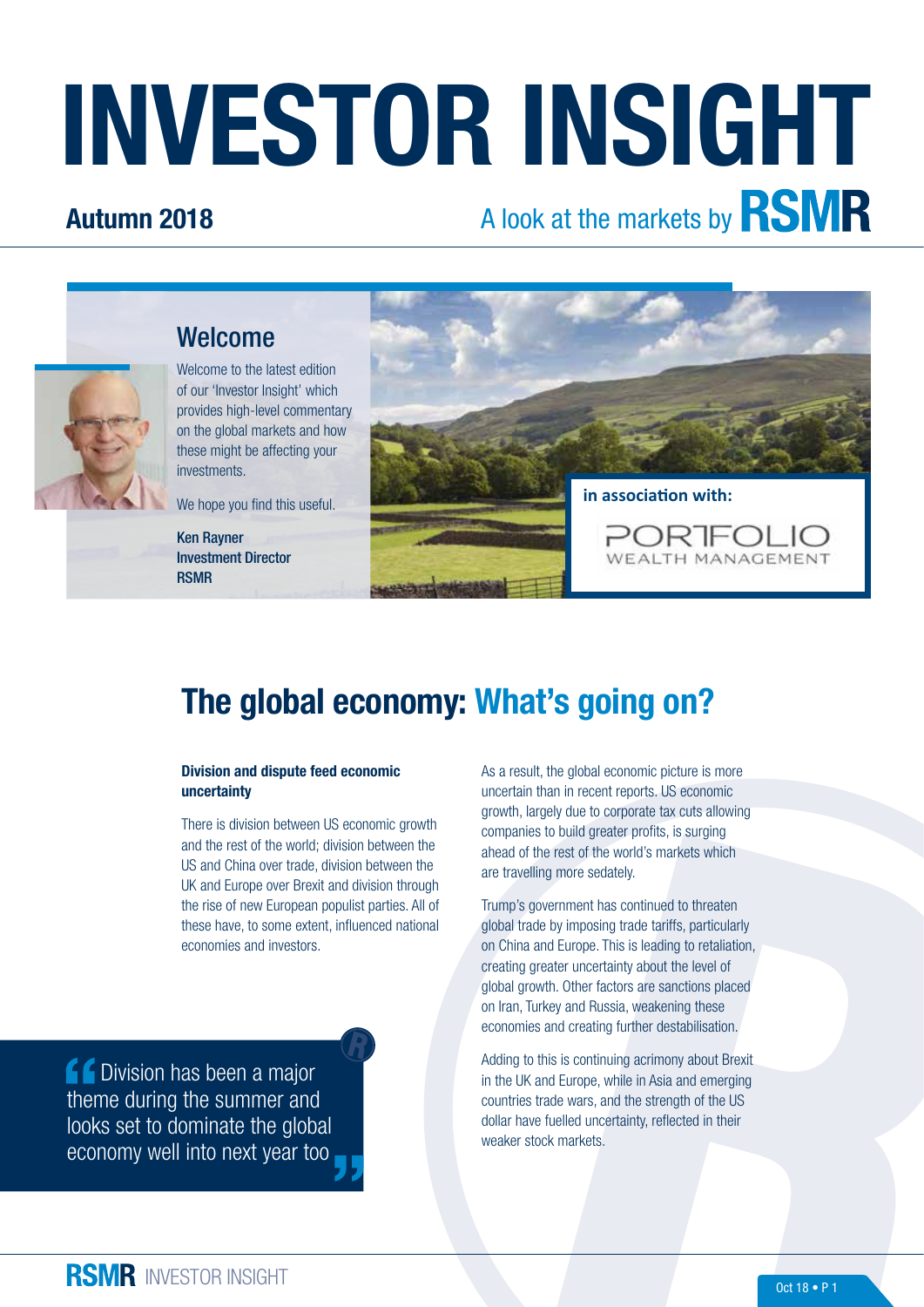

# **RSMR** The asset classes – a quick update

## **EQUITIES**

Stock markets have reflected the 'two-tier' global economy – a booming US and slower rest of the world – and political uncertainty.

The main US markets have risen more than 10% with the Nasdaq up more than 20%. Meanwhile the rest, excluding emerging markets, have been flat or slightly positive.

The US economy is the strongest but others are growing, albeit marginally, and have positive commercial forecasts, so why the difference which is unusual for its size and timespan?

There's no easy answer. US tax cuts, share buybacks and the markets' focus on the technology sector are partly responsible, while worries affecting investor confidence are stronger in Europe and Asia than in the US where the domestic economy is a far larger part of gross domestic product (GDP).

The UK can't avoid Brexit as the markets fluctuate with every contrasting statement about what type of exit deal the UK can secure.

Asian markets have also had a more difficult quarter amid fears about a Chinese-US showdown. The effect of US tariffs on the region's global trade has also caused concern.

## FIXED INTEREST

Fixed interest has been perplexing investors in recent years, as the 'bond bubble' has failed to burst as expected.

Interest rates have started to rise worldwide, led by the US, but with a long way to go to reach the heights of before the global crash, and increases are unlikely to reach those levels before economic activity weakens.

Emerging market debt produced good returns in 2017 but has recently been volatile due to perceived threats to Asia from US trade wars and a stronger dollar hitting valuations.

Some of the strongest performing managers have either taken more risk in lower grade bonds or diversified into other related investments.

However few investors expect sharp market changes and seem to accept the limited potential for making any gains at current rates and bid and asking prices.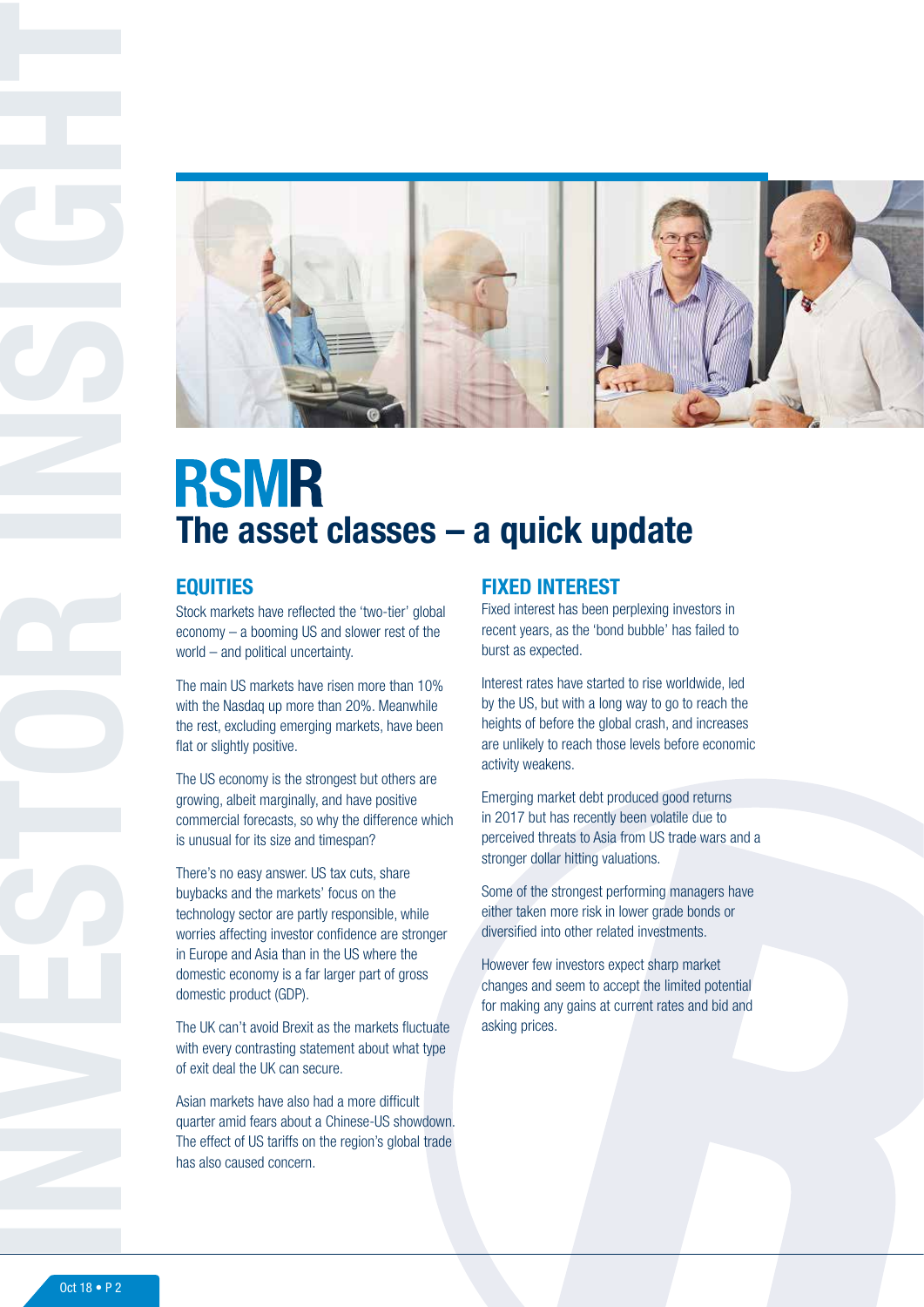### PROPERTY

Two years after the UK EU referendum commercial property has delivered attractive returns.

In spite of widespread market gloom following the Brexit vote, it hardly made a dent in commercial property's medium-term performance and the basic strengths that provided market resilience then are largely in place today.

This year's return from commercial property has been around 5.3%, most of which has been income. In August it was 0.5% of the 0.6% total return.

Sector analysis suggests that retail property performed worst to the end of August, with capital values falling by -0.4%, the fifth consecutive monthly fall. Rental values also fell, by -0.1%.

Even so, property remains a sensible diversification asset as long as investors know it is not easy to make a quick profit.

# **RSMR** Global round-up

- Eurozone growth is expected to be more than 2% this year and will continue to benefit from expanding US and Asian economies.
	- Argentina, Turkey and South Africa are all experiencing
	- serious economic problems. • Economic growth in India reached 8% per cent in June 2018.
- Chinese companies are enjoying tax cuts as the country supports business growth in its US trade dispute.
- Japan saw improved growth during the summer, reaching 1.9% year-on-year at the end of June.
- The US dollar's strength led to currency rises in countries with significant US debt, such as Turkey and Argentina.
- Asian markets had a difficult quarter amid fears over a Chinese slowdown.
- Debate over the Brexit outcome remains a major focus for the UK economy.
- Political uncertainty is heightened in Europe due to the rise of the populist movement, which is unnerving traditional parties.

**f** Economic growth in India reached 8% in June 2018. **J**